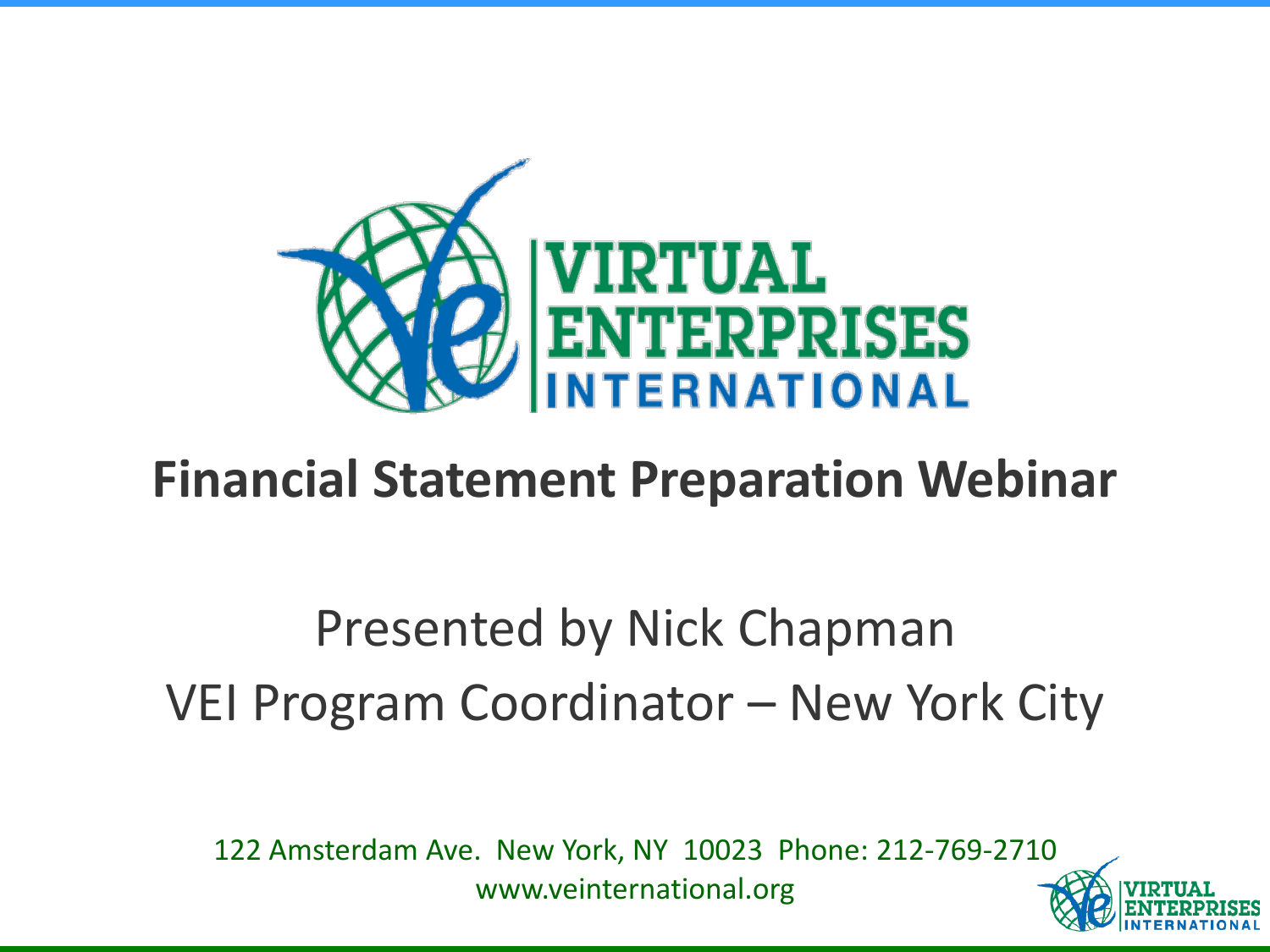# **Objectives:**

- **Review elements of your Budget**
- **VEI Cash Budget**
- **Sources of Cash to Support Operations**
- **Review the Balance Sheet**
- **Making Sales Projections**
- **Preparing a Break-Even Analysis**
- **Preparing the VEI Income Statement**
- **Tying it all in to the VEI Balance Sheet**

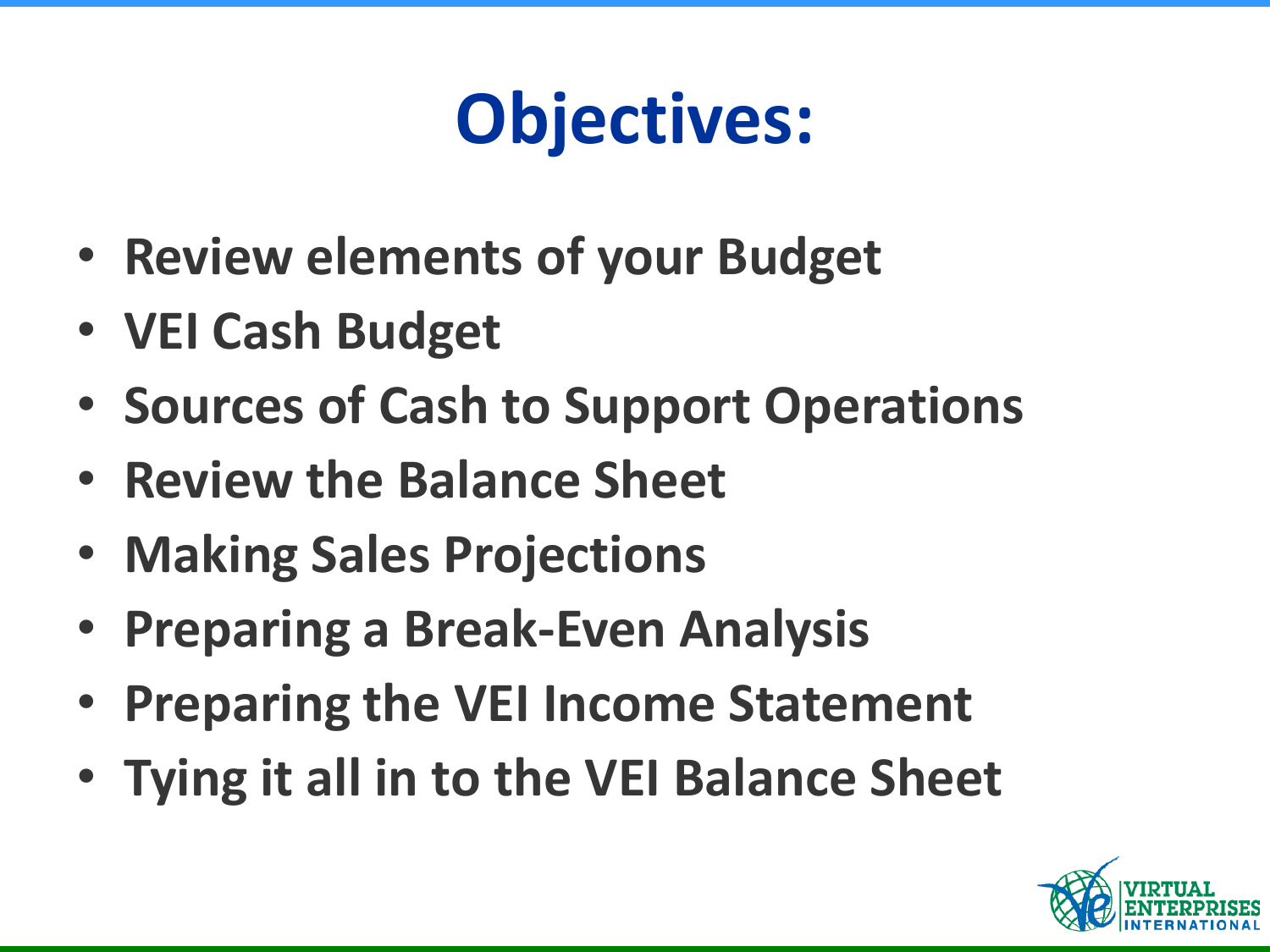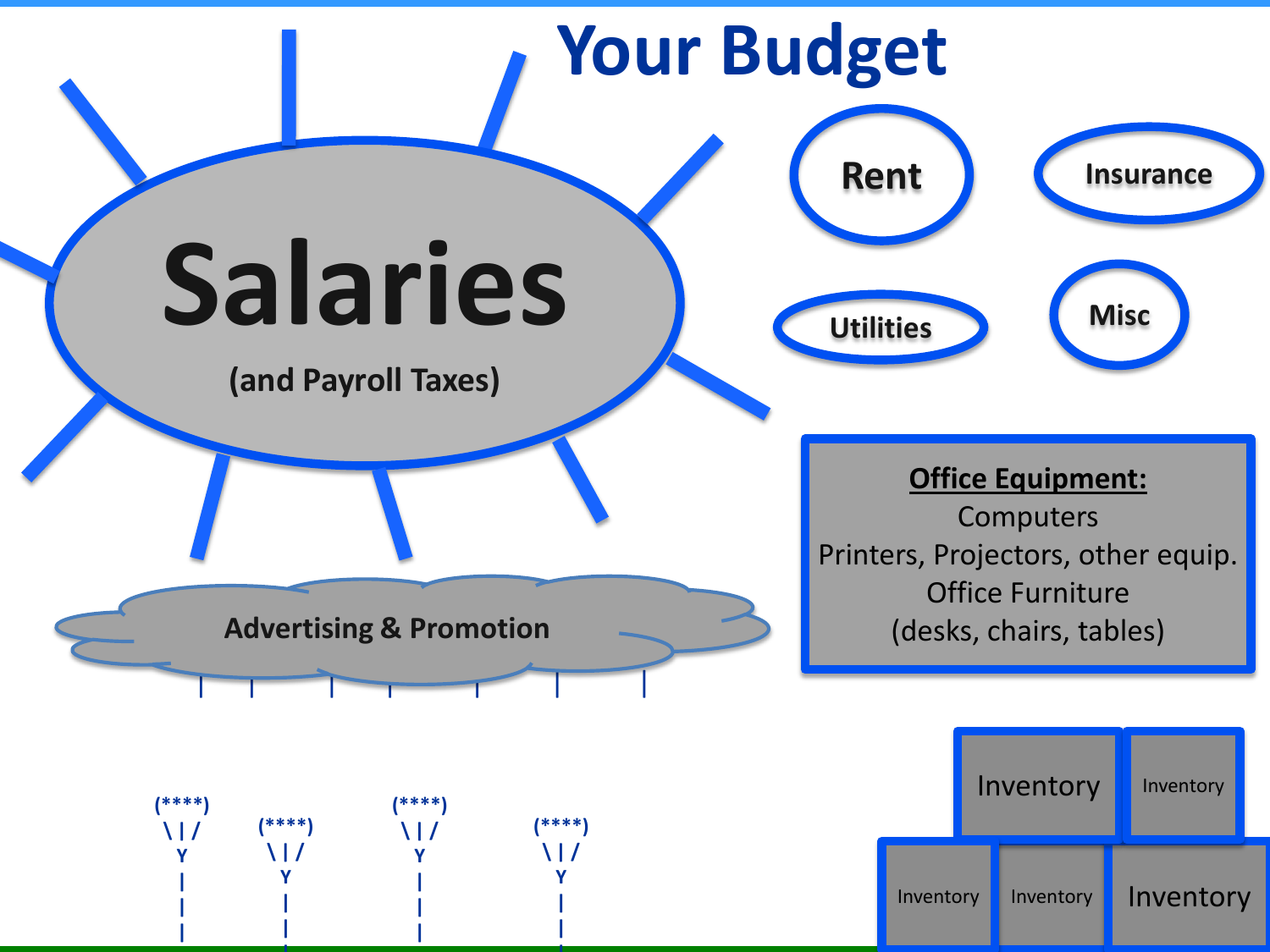## **Cash Budget**

| <b>Description</b>                          | <b>Monthly</b>                            | <b>Annually</b> |
|---------------------------------------------|-------------------------------------------|-----------------|
| <b>Cash balance at beginning of period:</b> |                                           |                 |
| <b>Receipts of cash:</b>                    |                                           |                 |
| <b>Sales</b>                                |                                           |                 |
| Receipts of accounts receivable             |                                           |                 |
| Loan proceeds                               |                                           |                 |
| <b>Other</b>                                |                                           |                 |
| <b>Total receipts</b>                       |                                           | 0               |
| <b>Beginning balance + cash receipts</b>    |                                           | $\overline{0}$  |
| <b>Payments:</b>                            |                                           |                 |
| <b>Cost of merchandise</b>                  | (wholesale marketplace)                   |                 |
| <b>Salaries</b>                             | (net pay on payroll register)             |                 |
| <b>Accounts payable</b>                     |                                           |                 |
| <b>Rent</b>                                 | (regional office)                         |                 |
| <b>Advertising/promotion</b>                | (other VEI firms)                         |                 |
| <b>Payroll tax</b>                          | (from payroll register & 941 form)        |                 |
| <b>Insurance</b>                            | (other VEI firms or regional office)      |                 |
| <b>Accounting and legal fees</b>            | (other VEI firms or regional office)      |                 |
| <b>Utilities</b>                            | (other VEI firms or regional office)      |                 |
| <b>Loan Payment</b>                         | (loan payment table)                      |                 |
| Pension, 401(k)                             | (from payroll register + emp. cont.)      |                 |
| <b>Freight out</b>                          | (have you researched shipping fees?)      |                 |
| <b>Sales tax</b>                            | VEI Sales Tax is 7% of sales (Nationally) |                 |
| <b>Other or miscellaneous</b>               |                                           |                 |
| <b>Corporate tax</b>                        | (paid at the end of the year)             |                 |
| <b>Total payments</b>                       |                                           | $\overline{0}$  |
| <b>Cash balance at end of period</b>        |                                           | $\overline{0}$  |
| Net increase or decrease in cash            |                                           | $\overline{0}$  |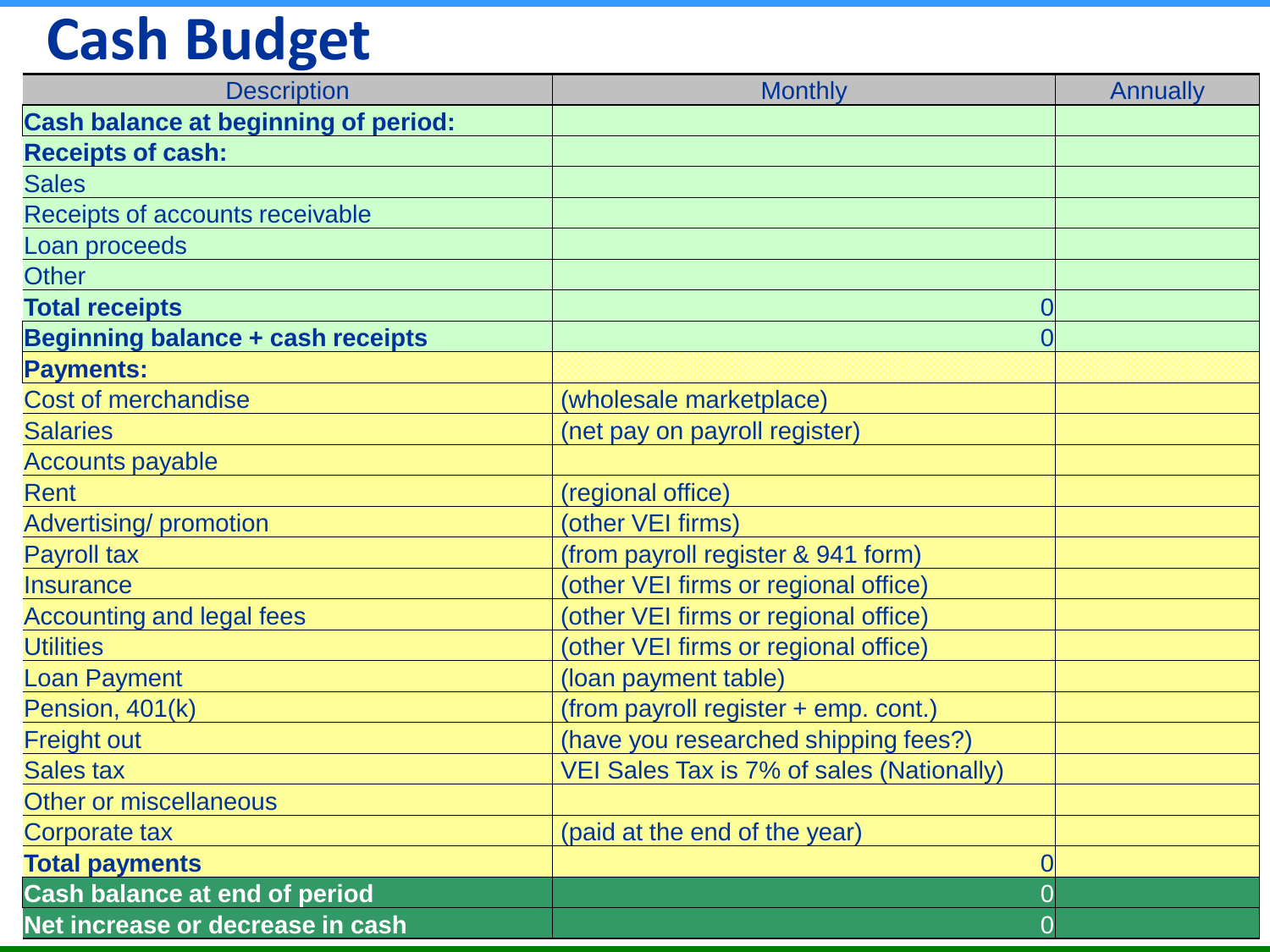## **Initial Sources of Cash to Support Operations**

- **Seed Money (Equity financing)**
	- VEI invests in your company in exchange for shares of stock
		- An ownership stake in your company
	- You do not pay this money back
- **Loan Request (Debt financing)**
	- Complete the loan application
	- Paid back with interest (variable or fixed rate)

### • **Non-VE Sales**

- Sales can be made to non-virtual entities to support payroll
	- i.e. Business Partners, School Principal, parents, non-VE students

### **Review of the Balance Sheet:**

**[http://prezi.com/4b0mpbgw-ccx/the-balance-sheet/?utm\\_campaign=share&utm\\_medium=copy](http://prezi.com/4b0mpbgw-ccx/the-balance-sheet/?utm_campaign=share&utm_medium=copy)**

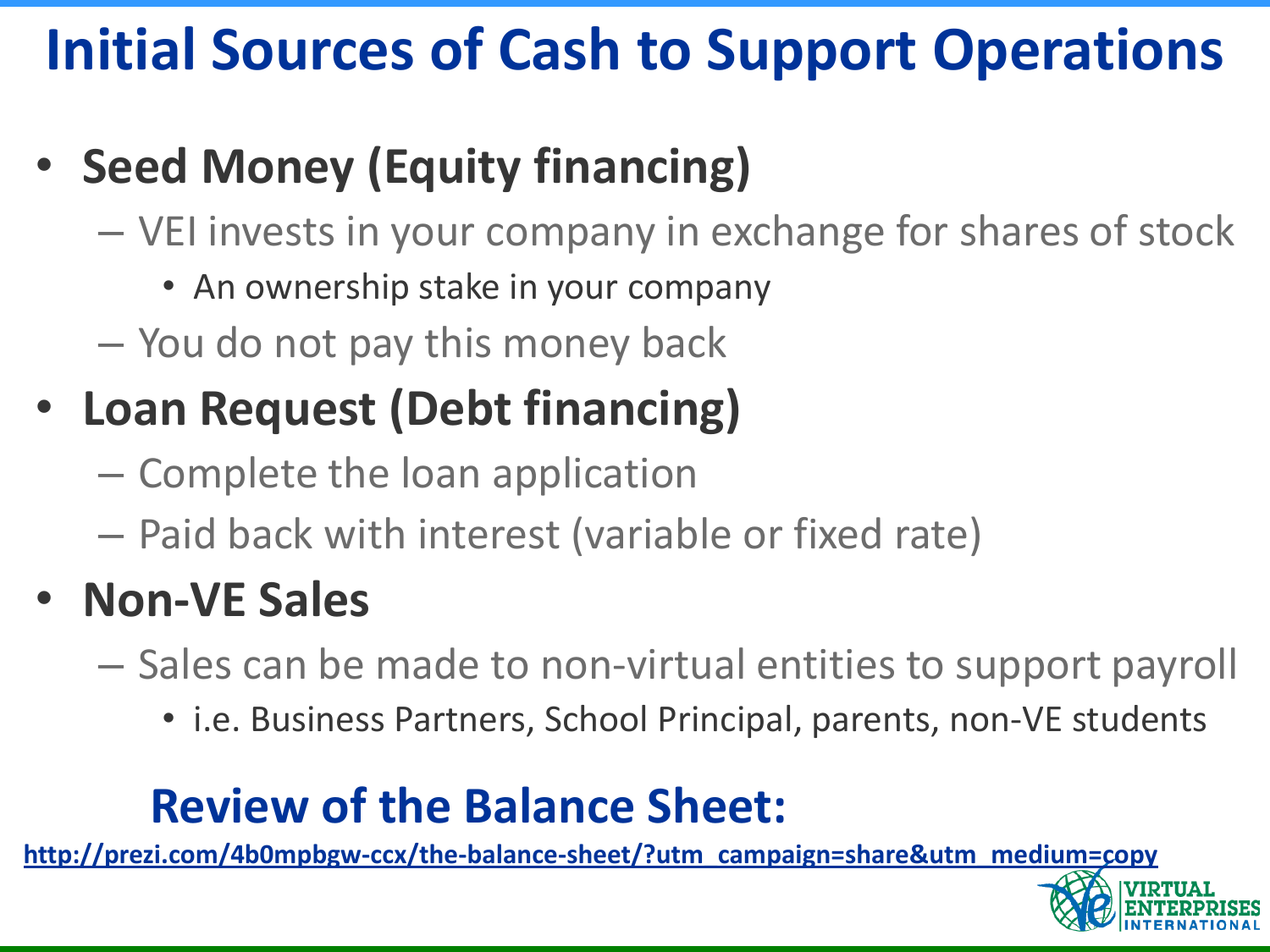## **Sales Projections**

### • **What are you selling?**

- Product A
- Product B
- Product C

### • **Sources of sales:**

- Online Sales
- Direct Sales
- Trade Shows
- Contract Sales
- Special Events

### • **Project by month**

– Anticipate "peak" months

**Go to the Reference Files Page on the VEI Website for templates: [www.veinternational.org/resources](http://www.veinternational.org/resources)**

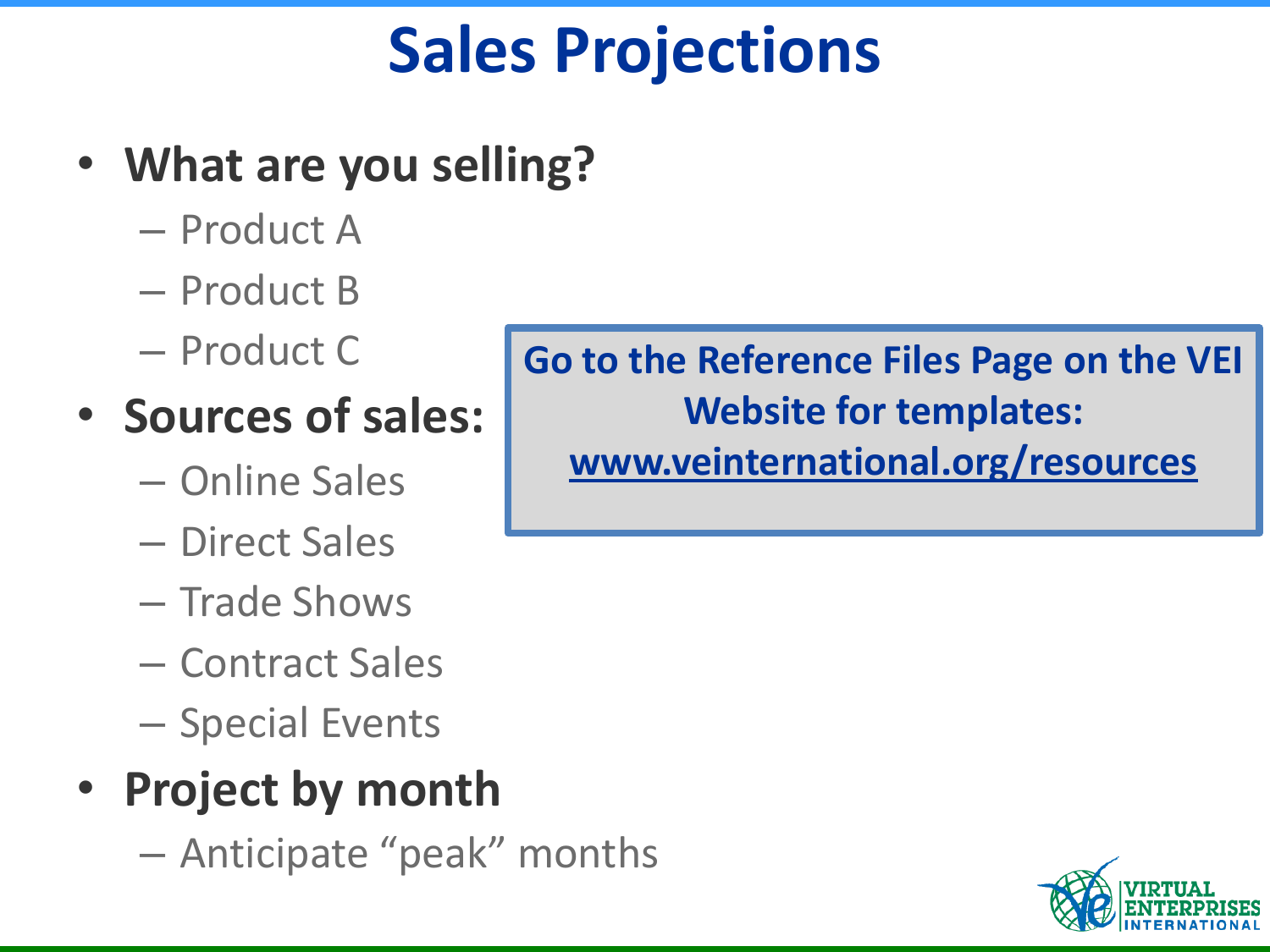## **Sales Projections**

| <b>Sources of</b><br><b>Revenues</b> | <b>Month 1</b> | <b>Month 2</b> | <b>Month 3</b> | $\bullet\bullet\bullet$ |
|--------------------------------------|----------------|----------------|----------------|-------------------------|
| <b>Online Sales</b>                  | \$2,000        | \$4,000        | \$6,000        |                         |
| <b>Direct Sales</b>                  | \$10,000       | \$10,000       | \$10,000       |                         |
| <b>Trade Shows</b>                   |                |                | \$150,000      |                         |
| <b>Contract Sales</b>                | \$300,000      |                |                |                         |
| <b>Special Events</b>                |                | \$75,000       |                |                         |
| <b>TOTALS</b>                        | \$312,000      | \$89,000       | \$166,000      |                         |

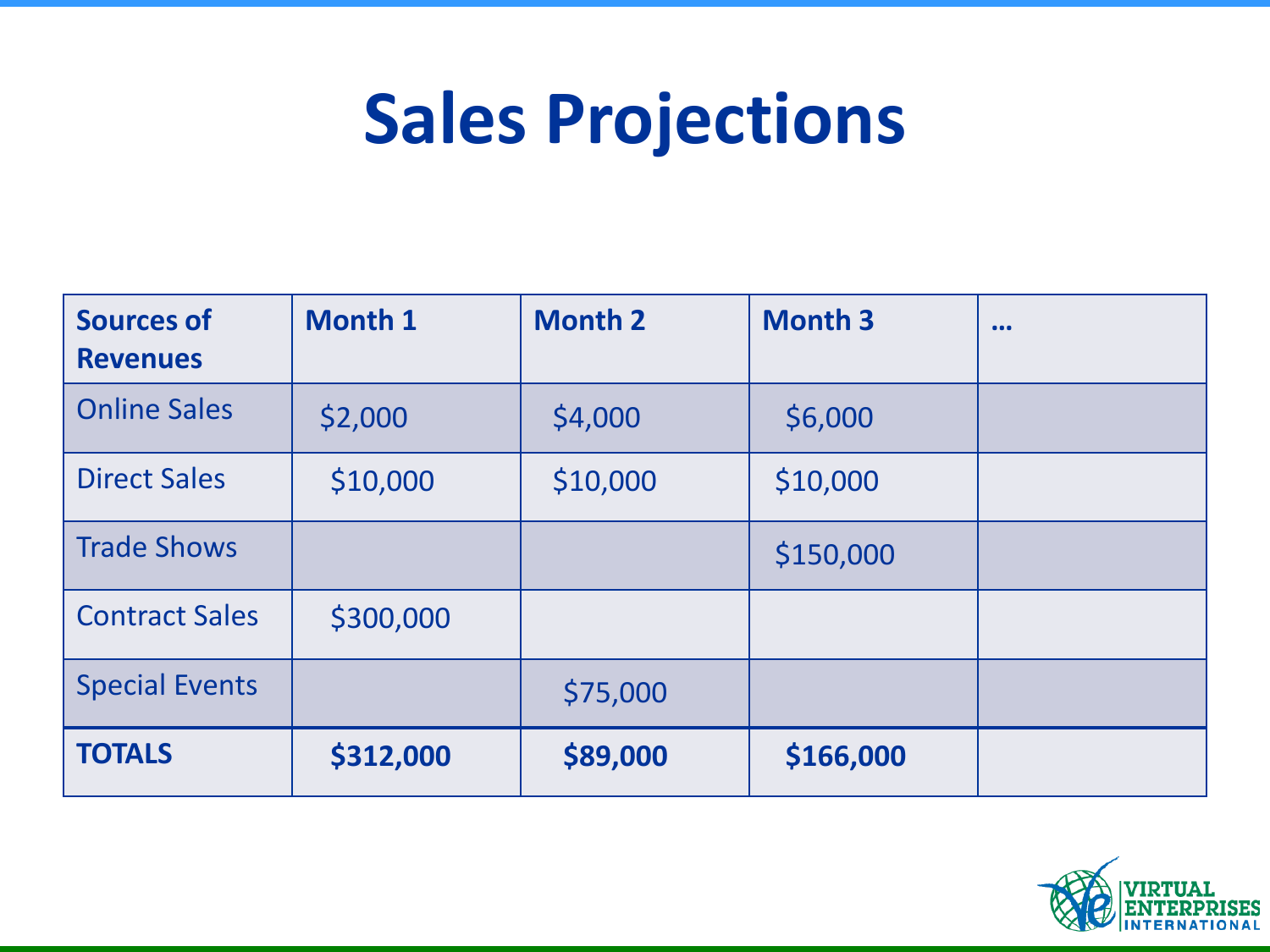## **Break Even Analysis**

• **[http://prezi.com/nj9w9lplzeml/the-break-even-analysis/?utm\\_campaign=share&utm\\_medium=copy](http://prezi.com/nj9w9lplzeml/the-break-even-analysis/?utm_campaign=share&utm_medium=copy)**

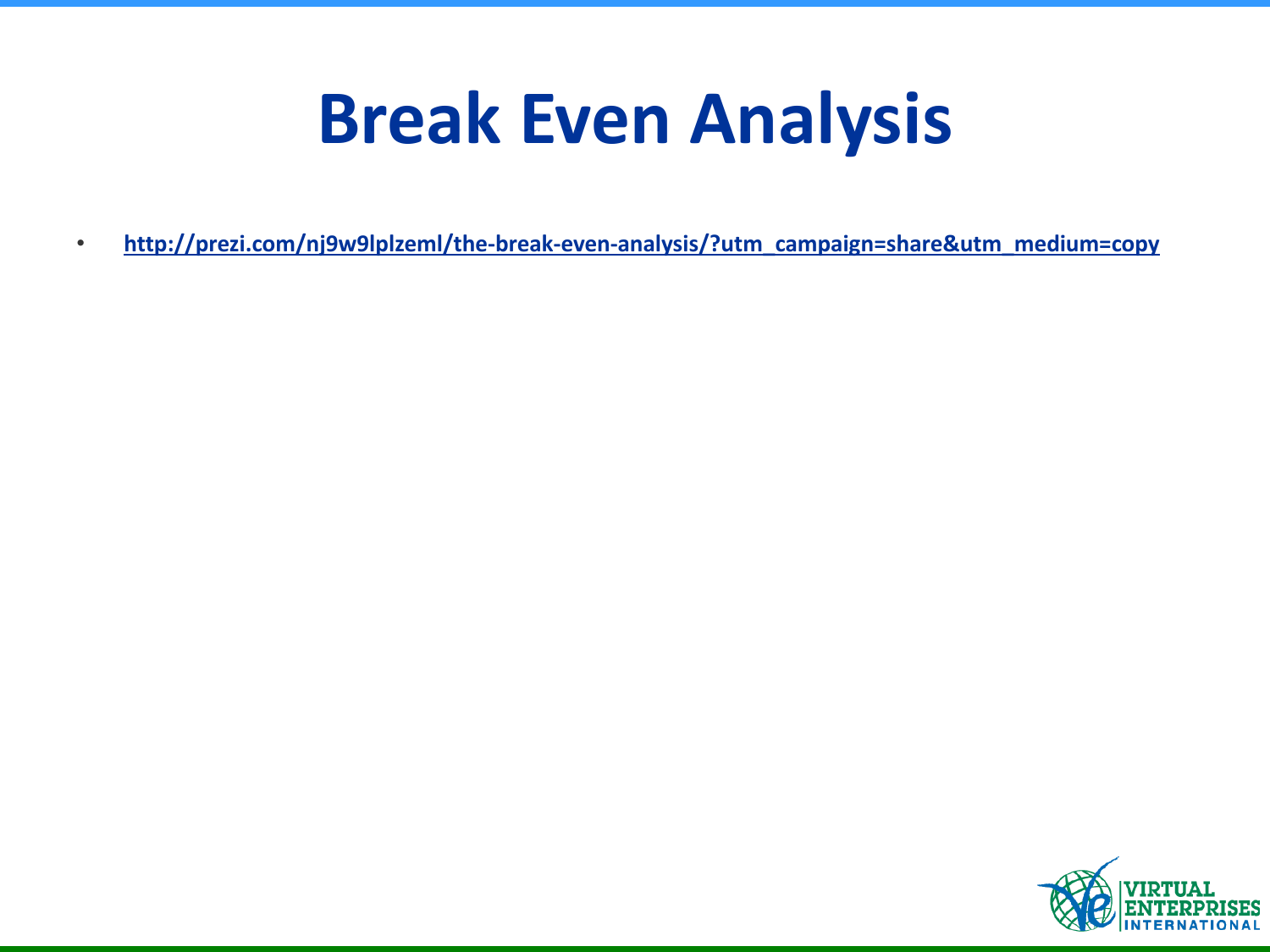## When the money is received or paid

**Cash vs. Accrual**<br>eived or paid<br>When the transaction takes place or

when a service is used

### **Cash – Cash Budget**

### **Accrual – Income Statement**

|                                | <b>Month 1</b> | $\overline{2}$ | 3              |                                 | <b>Month 1</b> | $\overline{2}$ | $\overline{\mathbf{3}}$ |
|--------------------------------|----------------|----------------|----------------|---------------------------------|----------------|----------------|-------------------------|
| <b>Receipts</b>                |                |                |                | <b>Revenues</b>                 |                |                |                         |
| <b>Cash</b><br><b>Receipts</b> | 1,500          | $\bf{0}$       | 3,500          | <b>Internet</b><br><b>Sales</b> | 2,000          | 2,000          | 2,000                   |
|                                |                |                |                |                                 |                |                |                         |
| <b>Payments</b>                |                |                |                | <b>Expenses</b>                 |                |                |                         |
| <b>Insurance</b>               | 1,000          | $\overline{0}$ | $\overline{0}$ | <b>Insurance</b>                | 1,000/12       | 1,000/12       | $\cdots$                |
| <b>Utilities</b>               | 4,750/8        | 4,750/8        | $\sim 10$      | <b>Utilities</b>                | 4,750/12       | 4,750/12       | $\cdots$                |
|                                |                |                |                |                                 |                |                |                         |

**Utilities= \$4,750 for 12 months of use, payable in 8 monthly installments**

### •**For another explanation, visit the Khan Academy:**

**<https://www.khanacademy.org/economics-finance-domain/core-finance/accounting-and-financial-stateme>**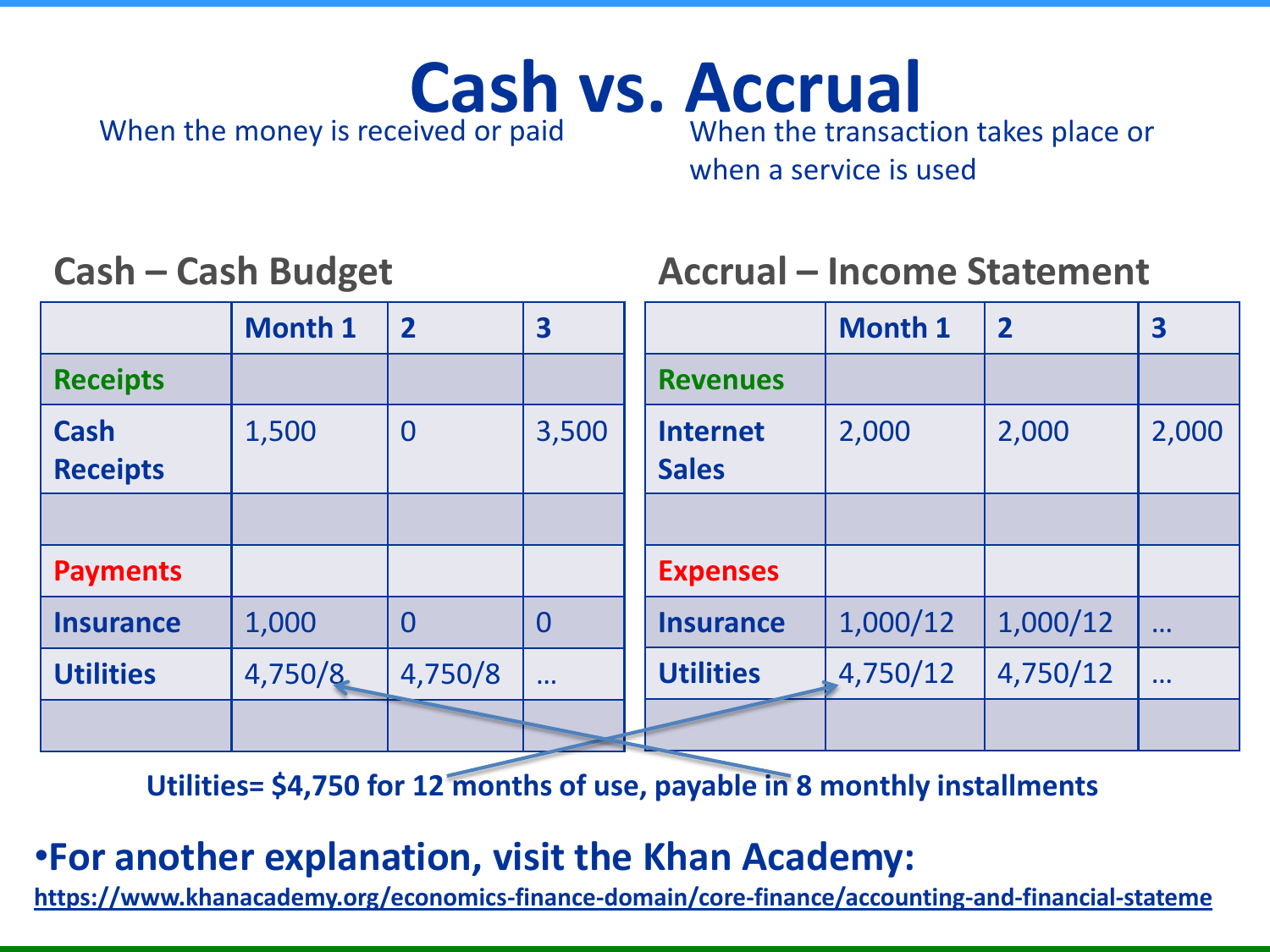## **Income Statement**

**For the period May 1, 2013 – April 30, 2014**

### **Revenue**

- **- Cost of Goods Sold Gross Profit**
- **- Total Operating Expenses**
	- Provide details

**Income from Operations**

**- Corporate Tax**

**Net Income After tax**

#### **"Statement of Earnings"**

•What is your projected revenue? •Projected operating expenses? •How much profit or loss does your firm project to have this year?

#### **GROSS MARGIN %:**

Gross Profit/ Revenue = **Gross Margin** •The % of revenue that you keep after COGS.

#### **PROFIT MARGIN %:**

Net Income/Revenue = **Profit Margin** •The % of revenue that you keep after

all expenses and taxes.

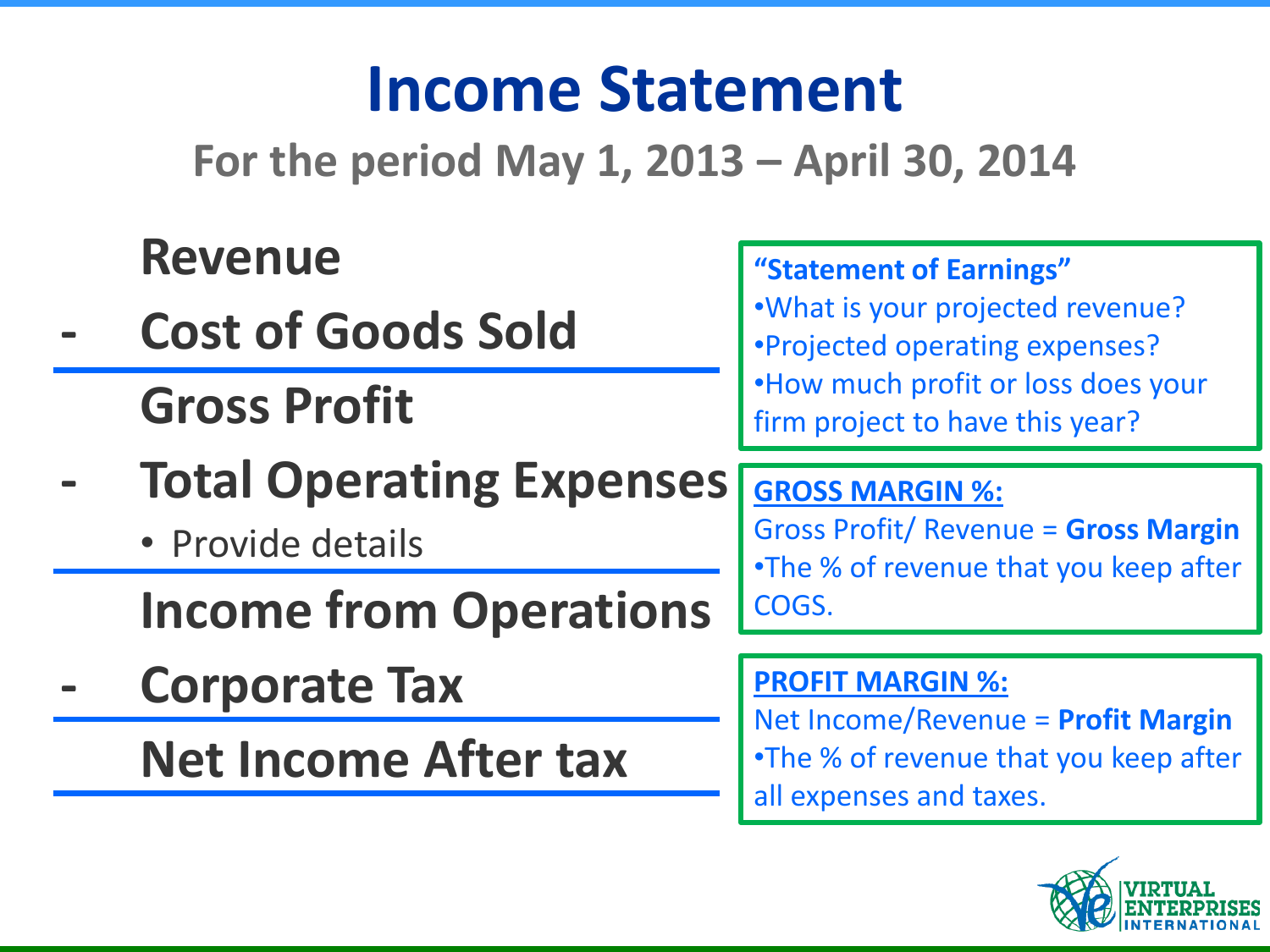#### **OCT NOV DEC JAN FEB MAR APR TOTAL Sales revenues** From Sales Projections 0 From Sales Projections 0 From Sales Projections **Contains the Contact of Contact Contact Contact Contact Contact Contact Contact Contact Total sales revenues** 0 0 0 0 0 0 0 0 **Cost of goods sold or services provided** 0 **Gross profit** 0| 0| 0| 0| 0| 0| 0| 0 **Operating expenses** Salaries **Salaries (1996), which is a set of the contract of the contract of the contract of the contract of the contract of the contract of the contract of the contract of the contract of the contract of the contract of t** Rent the contract of the contract of the contract of the contract of the contract of the contract of the contract of Depreciation 0 Payroll tax 0 Advertising 0 Promotion 0 Insurance 0 Pension or 401(k) 0 Interest 0 Supplies 0 Utilities **Discrete Contact Contact Contact Contact Contact Contact Contact Contact Contact Contact Contact Contact Contact Contact Contact Contact Contact Contact Contact Contact Contact Contact Contact Contact Contact Co** Other 0 Total operating expenses <mark> 0</mark> 0<mark> 0</mark> 0<mark> 0</mark> 0<mark> 0</mark> 0 **Income from operations Other revenues/gains and expenses/losses Net income before taxes** 0 0 0 0 0 0 0 0 Corporate income tax **Net income after taxes** 0 0 0 0 0 0 0 0 **Income Statement**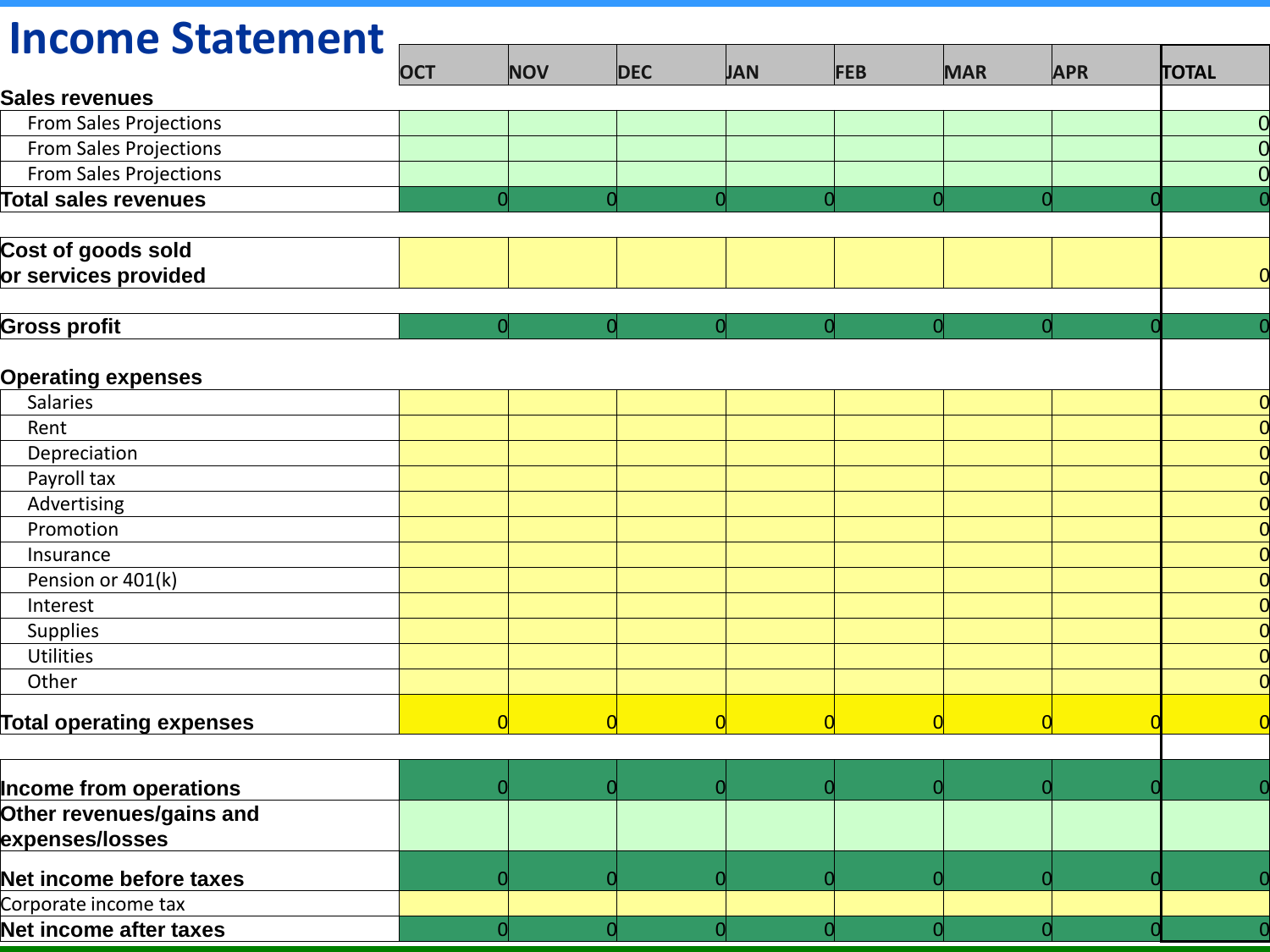## **Balance Sheet**



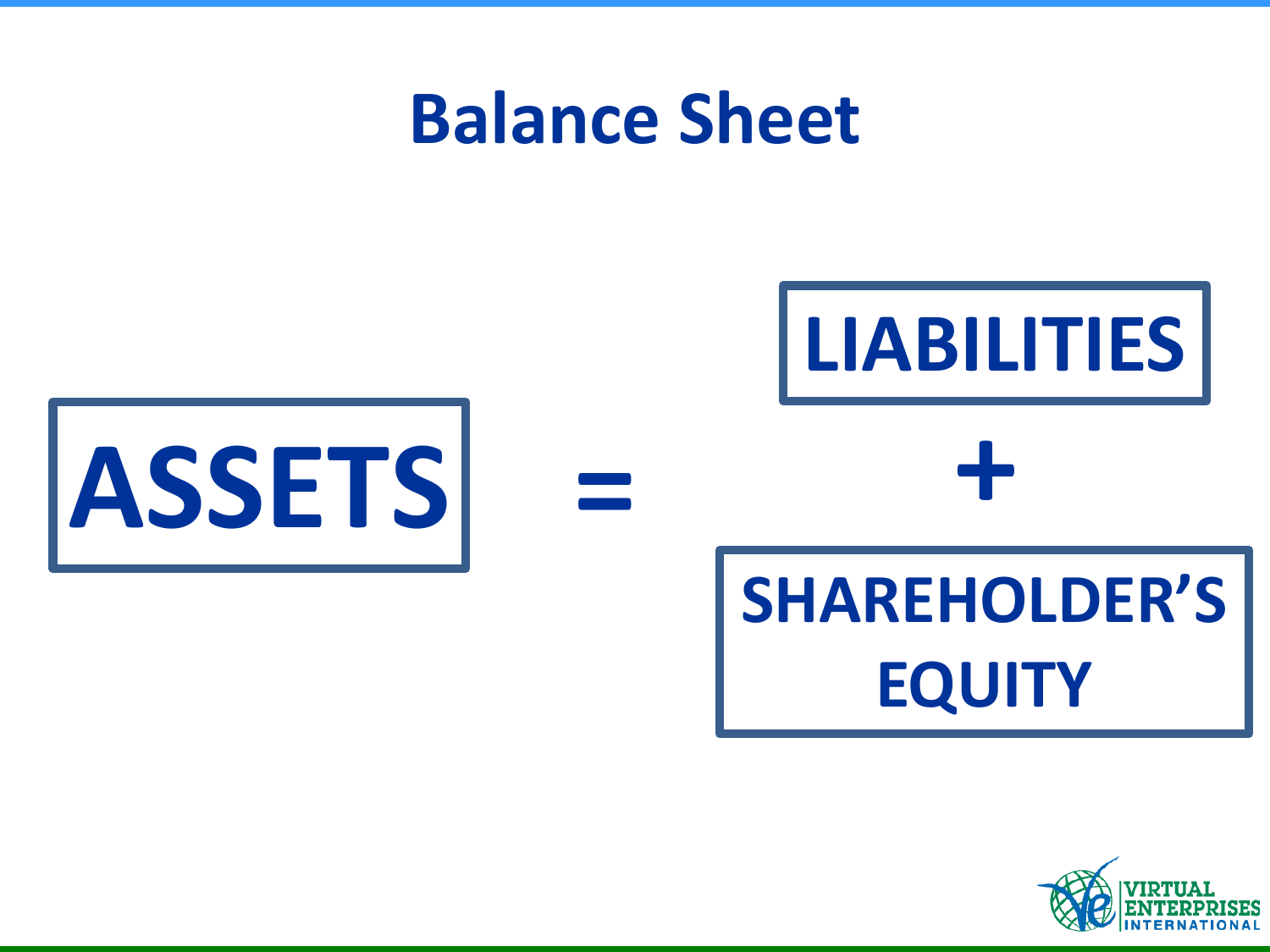### **The Balance Sheet**

#### **Assets**



#### **Liabilities and Stockholders' Equity**

#### **Current Liabilities**

Accounts payable Sales tax payable Salaries payable Payroll tax payable 401(k) payable Other payable Corporate tax payable **Total Current Liabilities** 0

**Long Term Liabilities**  Loan payable

#### **Total Liabilities**

#### **Stockholders' Equity**

Paid-in capital Common stock, \$10 par value, \* # shares issued Additional paid-in-capital In excess of par value Retained earnings

**Total Stockholders' Equity** 0

**Total Liabilities and Stockholders' Equity**